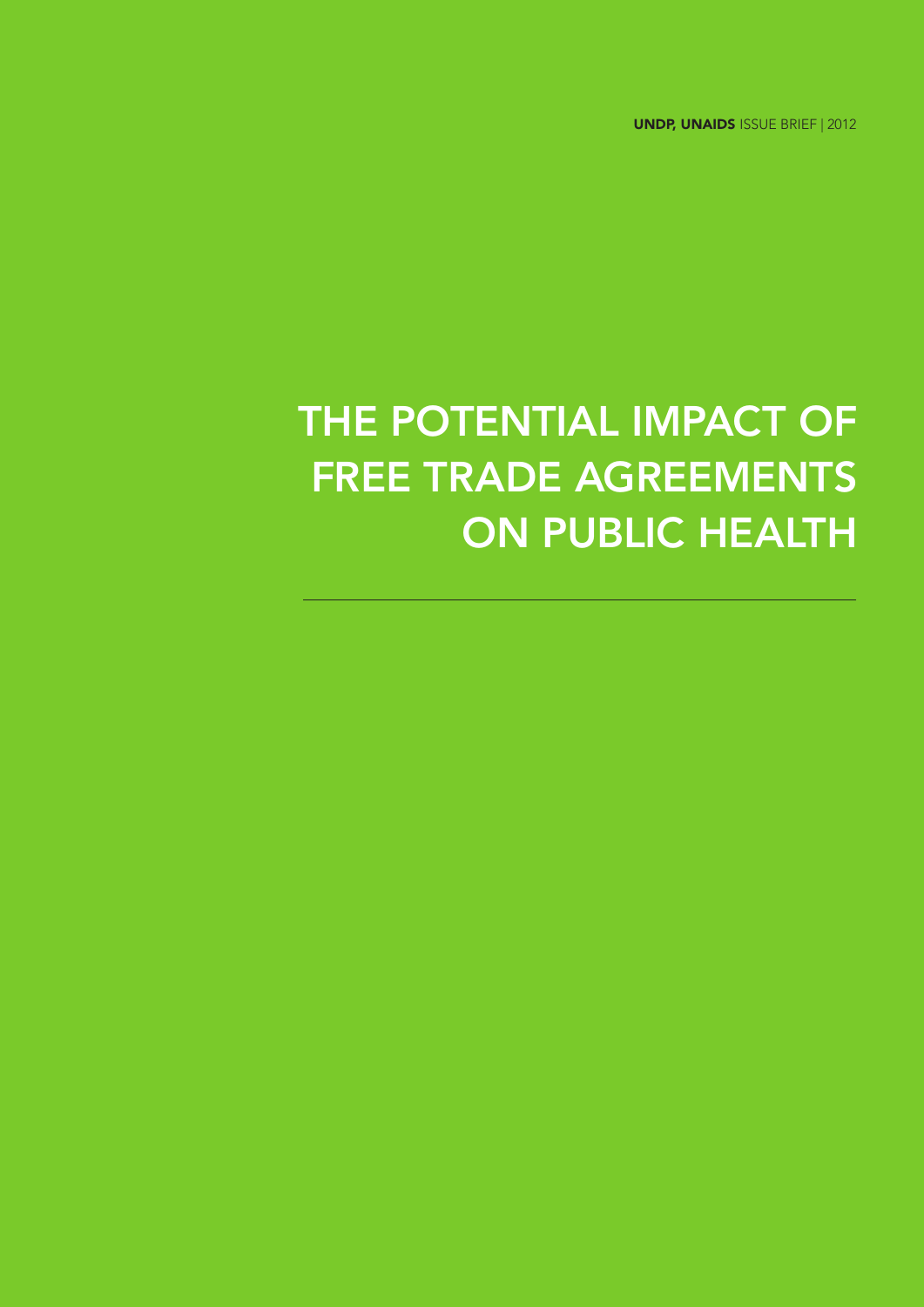UNAIDS / JC2349E (English original, May 2012)

Copyright © 2012. Joint United Nations Programme on HIV/AIDS (UNAIDS).

All rights reserved. Publications produced by UNAIDS can be obtained from the UNAIDS Information Production Unit.

Reproduction of graphs, charts, maps and partial text is granted for educational, not-for-profit and commercial purposes as long as proper credit is granted to UNAIDS: UNAIDS + year. For photos, credit must appear as: UNAIDS/name of photographer + year. Reproduction permission or translation-related requests—whether for sale or for non-commercial distribution—should be addressed to the Information Production Unit by e-mail at: publicationpermissions@unaids.org.

The designations employed and the presentation of the material in this publication do not imply the expression of any opinion whatsoever on the part of UNAIDS concerning the legal status of any country, territory, city or area or of its authorities, or concerning the delimitation of its frontiers or boundaries.

UNAIDS does not warrant that the information published in this publication is complete and correct and shall not be liable for any damages incurred as a result of its use.

ISBN 978 92 9173 913 4 publications@unaids.org www.unaids.org UNAIDS 20 avenue Appia CH-1211 Geneva 27 Switzerland T (+41) 22 791 36 66 F (+41) 22 791 48 35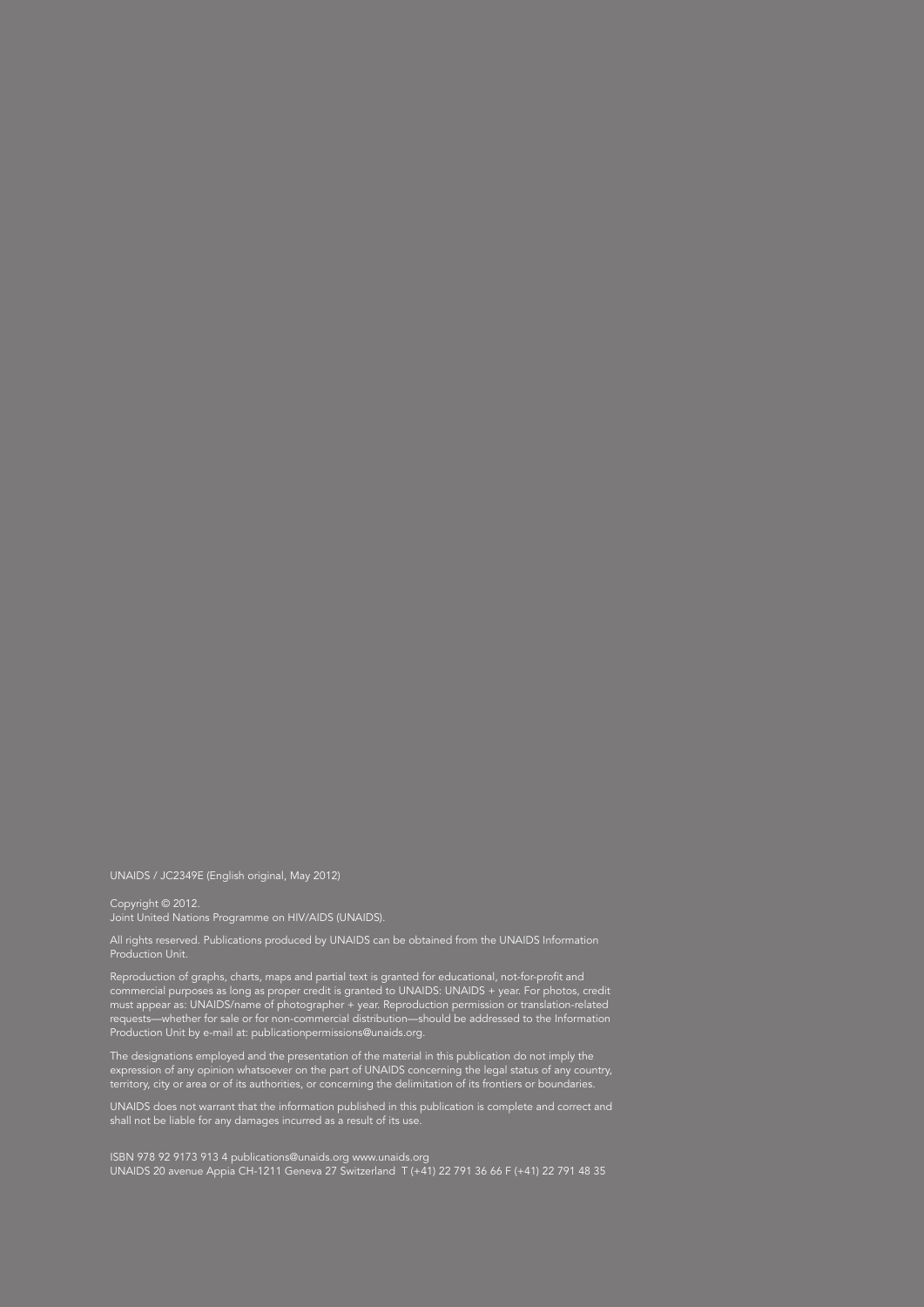### Introduction

Over the past ten years, an increasing number of countries are initiating, negotiating and agreeing new trade agreements between two countries or amongst a group of countries. These are commonly known as free trade agreements or "FTAs"1 , and they are promoted as providing significant economic benefits to signatory countries through the removal or reduction of barriers to trade in goods and services. Many political leaders have indicated that they would prefer to remove or reduce trade barriers through the multilateral system in a way that benefits all countries belonging to the World Trade Organization. Nevertheless, given that the "Doha Round" of negotiations is taking longer than initially anticipated to be concluded, bilateral and regional FTAs are often seen as a way to move forward the trade liberalization agenda in the meantime.

<sup>1</sup> "free trade agreements" (FTAs) also have different names – for instance investment treaties, trade development and economic partnership agreements, regional association agreements.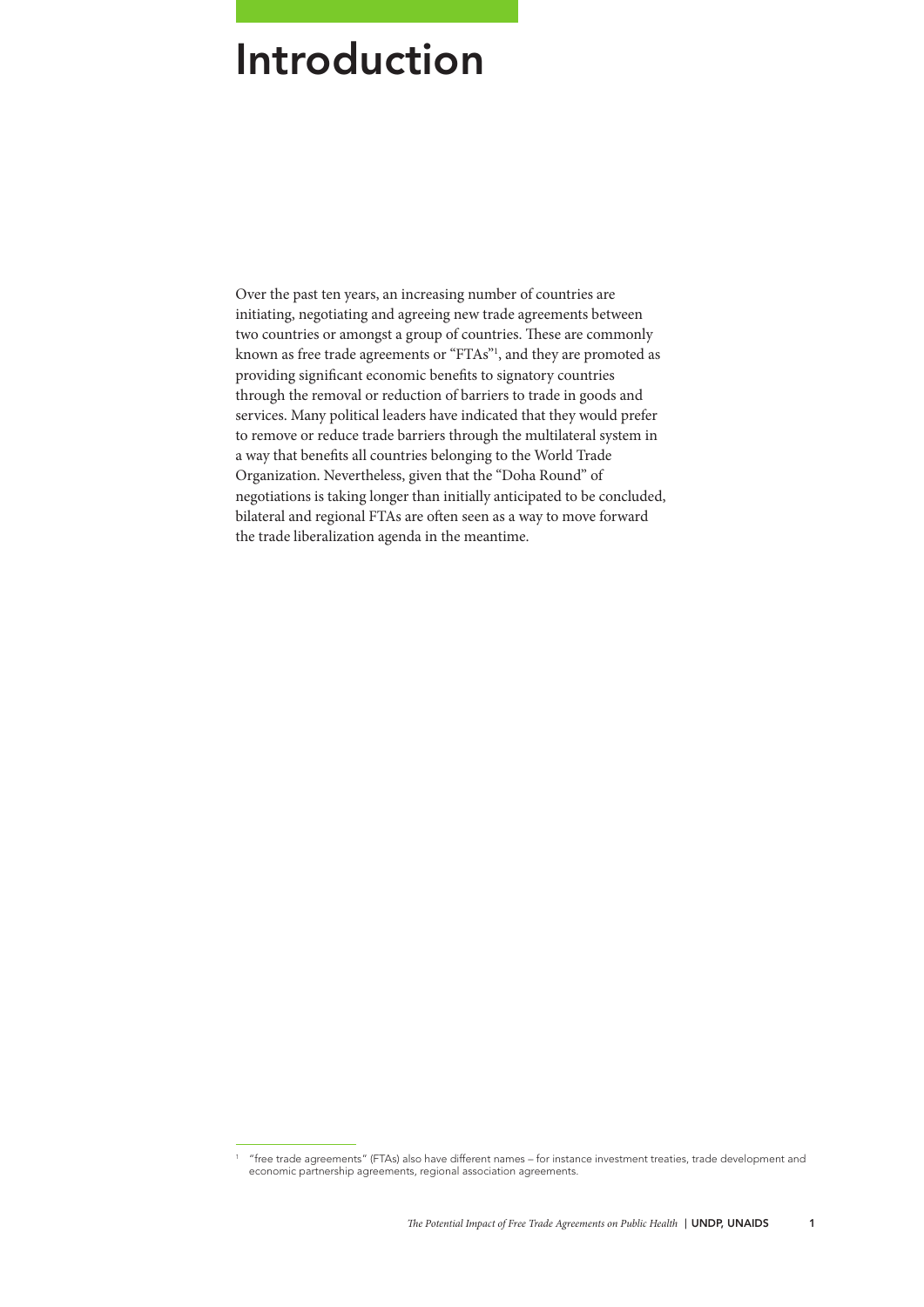## TRIPS and Access to Medicines

All WTO Members are obliged to provide patent protection to pharmaceuticals under the WTO Agreement on Trade-related Aspects of Intellectual Property Rights, known as the TRIPS Agreement, signed in 1994. Least developed countries (LDCs) have been granted a general exemption from the TRIPS Agreement until July 2013,<sup>2</sup> and a waiver from having to grant pharmaceutical patents until January 2016 subject to further extension.<sup>3</sup> Before the TRIPS Agreement came into operation, as many as 50 developing countries and LDCs did not provide patent protection for pharmaceutical products.

The LDC waivers are among the important flexibilities available in the TRIPS Agreement to WTO Members. Others include the liberty to:

- determine the grounds for issuing compulsory licences and when to order government use of the licensed products;
- allow various forms of parallel imports;<sup>4</sup>
- apply general exceptions, such as early working to facilitate generic entry of pharmaceutical and agro-chemical products upon expiry of a patented product or experimental use exceptions.

Retaining the flexibility to adapt intellectual property law and policy to meet national development objectives<sup>5</sup> has facilitated the development of robust generic industries among major global manufacturers such as India and Brazil.<sup>6</sup> Generic competition, primarily from Indian pharmaceutical manufacturers,7 has been one of the key factors in the dramatic decrease in prices of first generation antiretroviral (ARV) medicines for HIV treatment. These prices fell from over US\$ 10,000 per person per year to as little as US\$ 116 for WHO pre-qualified first-line antiretroviral medicines in less than a decade. The price reductions have been instrumental in the significant scaling up of the international response to HIV over the past decade. The number of people in lowand middle-income countries on ARV treatment has risen from 300,000 in 2002, to more than 6.6 million on treatment by the end of 2010.

As agreed at the WTO TRIPS Council Meeting of 29 November 2005. See document IP/C/40.

This 2016 waiver may be extended further by agreement among WTO Members. In November 2011, Bangladesh, on behalf of the LDC Group submitted a request for extension of the LDC waiver.

<sup>4</sup> Companies often charge lower prices for a medicine in one country than in another, taking into account a range of market factors. This means that a country with limited resources can sometimes afford more of a patented medicine by purchasing it abroad at a lower price and importing it, rather than buying it directly in its domestic market at the higher price. Parallel importing is possible under Article 6 of TRIPS.

<sup>&</sup>lt;sup>5</sup> In 2001, WTO members reaffirmed the primacy of public health over trade, by the WTO Ministerial Declaration on the TRIPS Agreement and Public Health (Doha Declaration).

In 1970, Brazil and India passed intellectual property laws that did not allow the patenting of pharmaceutical products.

A 2010 study found that Indian generic pharmaceutical companies account for at least 80% of ARVs purchased by low and middle income countries with 91% of paediatric ARVs being produced by Indian generic companies.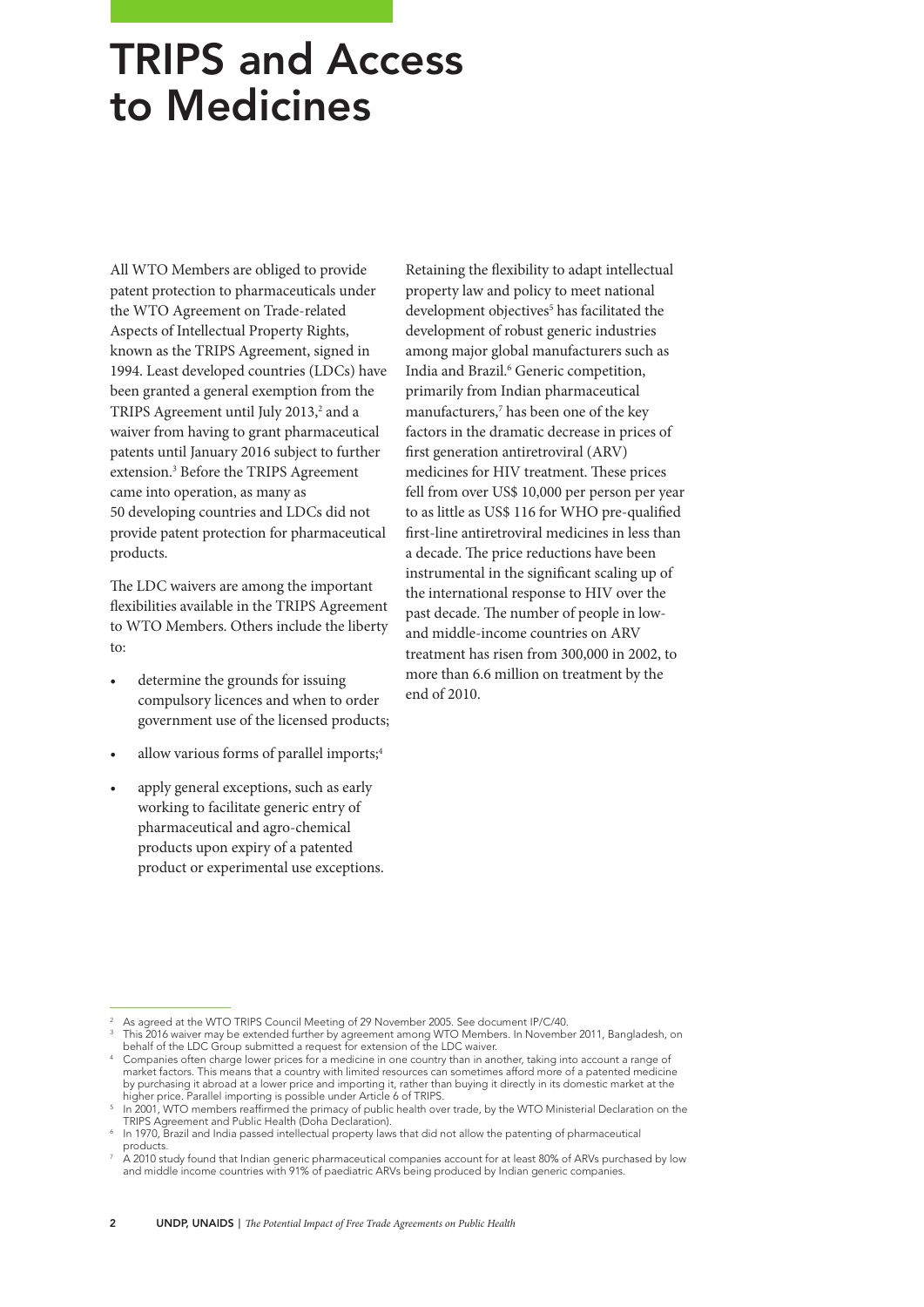### Free Trade Agreements and TRIPS-Plus Provisions

A number of proposed and concluded bilateral and regional trade agreements contain clauses on intellectual property that exceed the minimum standards required by the TRIPS Agreement (generally referred to as "TRIPS-plus").

### Number of FTAs with IP Clauses Announced to the WTO in the period 2001-2010



Source: www.wto.org

TRIPS-plus provisions that can limit the flexibi-2. Restricting Patent Oppositions: lities available to countries to facilitate access to medicines include:

1. Broadening Patentability: There have been efforts to introduce provisions that allow patenting of new forms and new uses of known substances, which create the threat of "evergreening" of pharmaceutical patents. Evergreening extends patent protection by introducing modifications on the molecules that do not significantly improve the therapeutic effect of medicines, or, in the case of new uses of known substances, demand patent protection for discovery of new uses, rather 3. than actual invention. The TRIPS Agreement does not require patent protection of new uses, or new forms of known substances.<sup>8</sup>

Patent oppositions are a tool used to prevent patent applications that do not fulfil the requirements in national legislation for granting the patents. According to TRIPS, inventions must be new, involve an inventive step and be capable of industrial application. Patent oppositions have been successfully used in Thailand and India to prevent the granting of questionable patents on essential medicines. Some FTAs restrict the ability of countries to provide for pre-grant patent oppositions.9

### **Extending Patent Duration:**

Extension of patent duration is a TRIPSplus provision that prolongs the patent monopoly and further restrains the entrance of generic competitors to the markets. A number of FTAs have resulted

Gaëlle P. Krikorian and D. Szymkowiak. Intellectual Property Rights in the Making: the Evolution of Intellectual Property Provisions in US Free Trade Agreements and Access to Medicines. *Journal of World Intellectual Property*, 2007, 10(5):

<sup>388-418,</sup> at 394. 9 For example, the US-Bahrain FTA, Article 14.8 (4) states: Each Party shall provide that a patent may be revoked only on grounds that would have justified a refusal to grant the patent. A Party may also provide that fraud, misrepresentation or inequitable conduct may be the basis for revoking or holding a patent unenforceable. Where a Party provides proceedings that permit a third party to oppose the grant of a patent, a Party shall not make such proceedings available prior to the grant of the patent.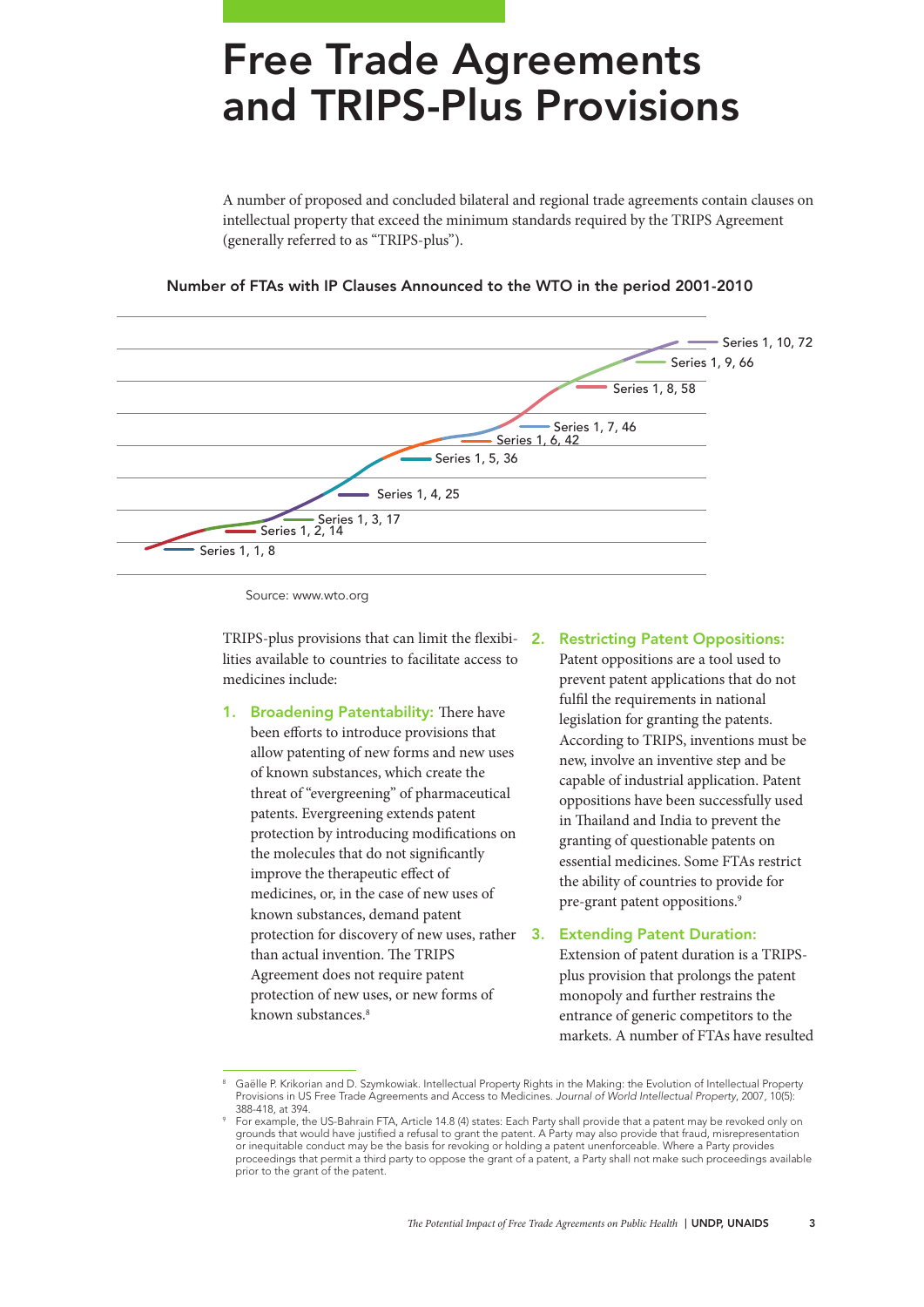in the extension of patent terms beyond the 20 years required by TRIPS.<sup>10</sup>

4. Introducing Test Data Exclusivity and a Patent-Registration Linkage: Article 39.3 of the TRIPS Agreement does not require test data exclusivity $11$ , while it protects undisclosed data from unfair commercial use. However, some FTAs have required countries to adopt and implement such measures.12 Some FTAs also contain a provision on patentregistration linkages, which would prevent the approval of new medicines by national drug regulatory authorities if they could potentially infringe existing patents. With such provisions, national regulatory authorities will be discouraged from registering new medicines and may be forced to deregister medicines, even when there is no proof that a patent has actually been violated. There is growing evidence that this trend exerts a negative impact on public health.<sup>13</sup> The detrimental effect of patent linkage has been established in countries with high HIV prevalence, for instance, Ukraine.<sup>14</sup>

5. IP Enforcement Requirements: A number of recently concluded FTAs contain provisions on intellectual property enforcement that exceed the minimum prescribed under the TRIPS Agreement<sup>15</sup>. A practical example of how increased intellectual property enforcement can impede treatment access is the seizure of essential medicines from India to various developing countries<sup>16</sup> by European customs authorities on at least 17 occasions while in transit through the EU in 2008- 2009. The seizures took place on the suspicion that medicines violated fictional patent and/or trademark rights even though the medicines were lawfully produced in India and could be lawfully sold and consumed in destination countries. One of the shipments seized was a 49 kilogram consignment of abacavir sulfate tablets (an antiretroviral drug) purchased by UNITAID<sup>17</sup> destined for Nigeria.<sup>18</sup>

There is growing evidence that TRIPS-plus provisions may adversely impact medicine prices and consequently, access to treatment. A recent study estimated that the TRIPS-plus provisions in the US-Colombia Trade Promotion Agreement would increase expenditure on medicines in Columbia by US\$ 919 million by 2020 or, alternatively, such measures would lead to a reduction in medicine consumption by 40%.19 Assertions are often made about the advantages of TRIPS-plus protection but there has been little evidence of the beneficial effects of TRIPS-plus measures either in the form of increased foreign investment or increased innovation.20

Southeast Asian Journal of Tropical Medicines and Public Health, 2010, 41(3): 667-677, at 637-638.<br><sup>14</sup> UNDP, The State of Ukrainian National Legislation: Opportunities to use TRIPS Flexibilities, 2010. http://www.undp.org IPRandAEM\_Kyiv/BackgroundPaperFinal\_ENG.doc

<sup>15</sup> Requiring countries to spend significant public financial, administrative and personnel resources on enforcing IPRs, which are private rights.

<sup>16</sup> Including Mexico, Brazil, Nigeria, Peru, Colombia and Ecuador.

17 UNITAID is an international facility for the purchase of medicines used to treat HIV/AIDS, tuberculosis and malaria, established in 2006 by the governments of Brazil and France, it is hosted by the World Health Organization.

<sup>18</sup> A statement by UNITAID condemning the seizure of the medicines in transit by the Dutch authorities is available at:

<sup>&</sup>lt;sup>10</sup> For example, the US-Bahrain FTA, Article 14.8 (7), provides: When a Party provides for the grant of a patent on the basis of a patent granted in another territory, that Party, at the request of the patent owner, shall extend the term of a patent granted under such procedure by a period equal to the period of the extension, if any, provided in respect of the patent granted by such other territory.

<sup>11</sup> Data exclusivity prohibits drug regulatory authorities from accepting applications from generic producers that refer to the existence of data of the originators on file with the authorities and claim bioequivalence. This prevents the registration of generics in a market regardless of patent status. 12 See: United States Trade Representative (USTR). *2008 Special 301 Report*. USTR, Washington, D.C, 2008,

www.ustr.gov/about-us/press-office/reports-and-publications/archives/2008/2008-special-301-report For an FTA example, see Annex V, Article 4 of the EU–Lebanon AA where data exclusivity must be provided for a period of at least six years from the date of approval.

<sup>&</sup>lt;sup>13</sup> A recent study in Thailand projected that if a 10 year patent extension was granted as proposed under the Thai-US FTA, the following negative consequence will accrue over the next 20 years: a 32% increase in the price index for medicines; spending on medicines would increase from baseline to approximately USD 11,191 million; the domestic industry would lose USD 3,370 million. See Kessomboon N. Limpananont J. Kulsomboon V. Maleewong U. Eksaengsri A. and Paothong P. Impact on Access to Medicines from TRIPS-Plus: A Case Study of Thai-US FTA.

http://www.unitaid.eu/en/20090304156/News/UNITAID-statement-on-Dutch-confiscation-of-medicines-shipment.html.

<sup>19</sup> Gamba M. *Intellectual Property in the FTA: Impacts on Pharmaceutical Spending and Access to Medicines in Colombia*. Mission Salud-Fundacion lfarma, Bogota, Columbia, 2006, at: http://www.ifarma.org/web/wp-content/uploads/2009/02/tlc\_colombia\_ingles1.pdf<br>Oxfam. All Costs, no Benefits: How TRIPS-plus Intellectual Property Rules in the US–Jordan FTA Affect Acces

Note, March 2007. The Oxfam study examined the Jordanian pharmaceutical market since the US-Jordan FTA came into effect in 2001. It stated that there had been "nearly no foreign direct investment by drug companies into Jordan since 2001 to synthesize or manufacture medicines in partnership with local generics companies."<br>
<sup>21</sup> UN 2011 Political Declaration on HIV and AIDS, Paragraph 71 a.

<sup>&</sup>lt;sup>22</sup> UNAIDS, UNDP and WHO, Policy Brief: Using the TRIPS Flexibilities to Improve Access to Treatment, 2011, http://content.undp.org/go/cms-service/ stream/asset/?asset\_id=3259398

<sup>23</sup> GFATM, Report of the Market Dynamics and Commodities Ad Hoc Committee 2011, http://www.theglobalfund.org/documents/board/23/ BM23\_09MDC\_Report\_en/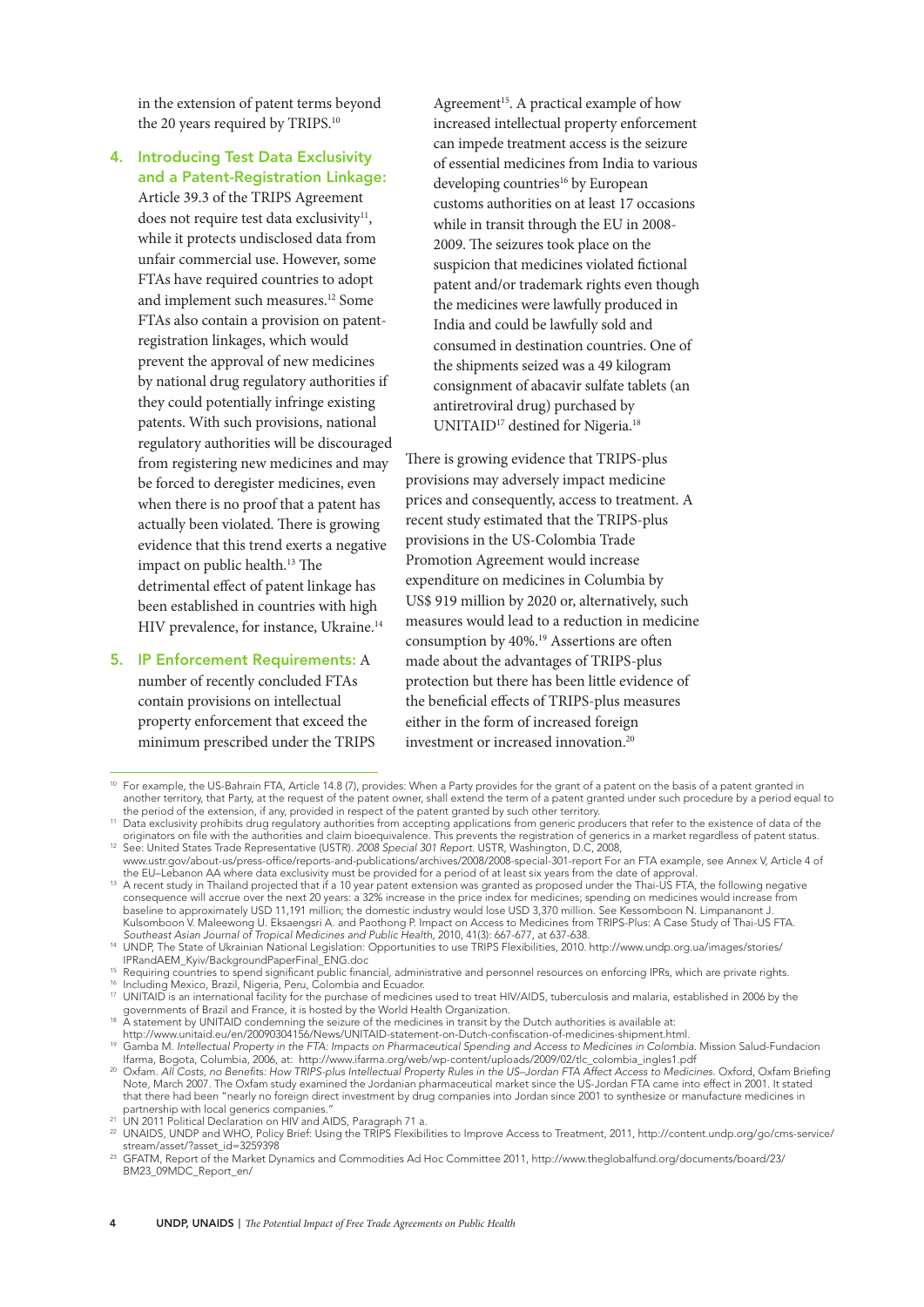### Conclusion

TRIPS flexibilities were implemented and endorsed by the global community as methods to mitigate the impact of WTO Agreements on access to affordable, quality pharmaceuticals. The potential public health implications of FTAs are recognized by the international community and are part of the discourse on improving access to treatment. For instance, the 2011 UN Political Declaration on HIV/AIDS recognizes the role public health related TRIPS flexibilities can play in increasing access to treatment and calls on UN members to *"ensure that intellectual property rights provisions in trade agreements do not undermine these existing flexibilities"*. 21 In a Joint Policy Brief on using the TRIPS flexibilities to improve access to treatment, UNAIDS, UNDP and WHO expressed concern about the detrimental effects TRIPS-plus intellectual property measures in FTAs may have on access to HIV medicines. They reiterated the call in the WHO Global Strategy and Plan of Action on Public Health, Innovation and Intellectual Property asking countries to "take into account… the impact on public health when considering adopting or implementing more extensive intellectual property protection than [required by the TRIPS Agreement]".22

In its 2011 Market Shaping Strategy, the Global Fund to Fight AIDS, Tuberculosis and Malaria (GFATM) also expressed its concern about the potential impact of the proposed EU-India FTA on prices of and access to HIV treatment. It emphasized that countries should use TRIPS flexibilities to achieve the lowest possible prices for products of assured quality.23 To retain the benefits of TRIPS Agreement flexibilities, countries, at minimum should avoid entering into FTAs that contain TRIPS-plus obligations that can impact on pharmaceuticals price or availability. Where countries have undertaken TRIPS-plus commitments, all efforts should be made to mitigate the negative impact of these commitments on access to treatment by using to the fullest extent possible, remaining public health related flexibilities available.